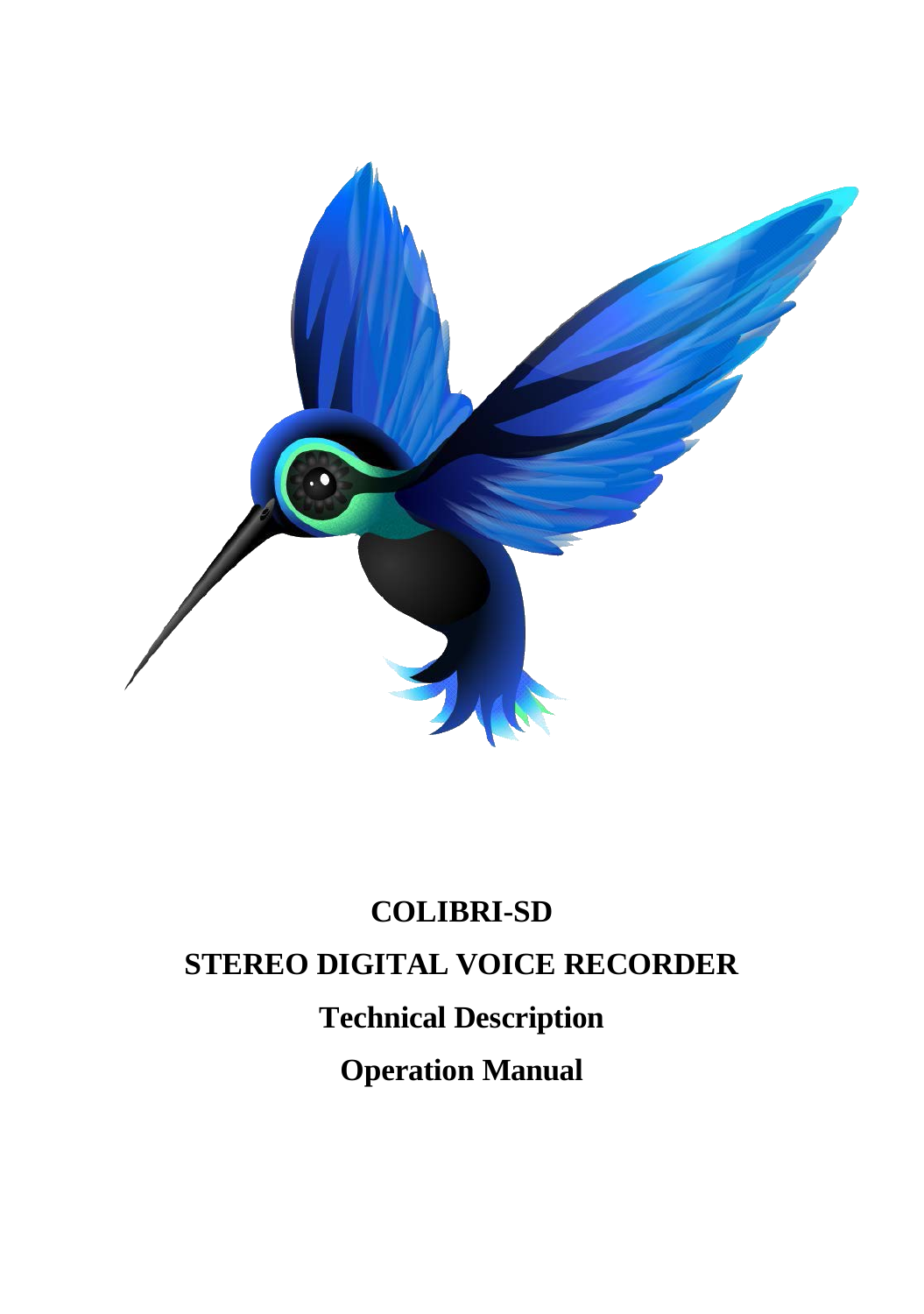#### **INTRODUCTION**

This Operation Manual is intended to study the Colibri-SD product (hereinafter the product), its principle and components, the order to prepare them for work and use, as well as to get acquainted with the conditions of storage and transport.

The device should be maintained by those who:

- studied this Operation Manual;
- have expertise in operating PC in Microsoft Windows operating system.

# **1. DESCRIPTION AND CHARATERISTICS OF THE PRODUCT**

## **1.1. COMPOSITION OF THE PRODUCT**

The device includes:

- Voice Recorder:
- USB adapter (for charging recorder from PC);
- Micro SD card with software:
- Micro SD adapter.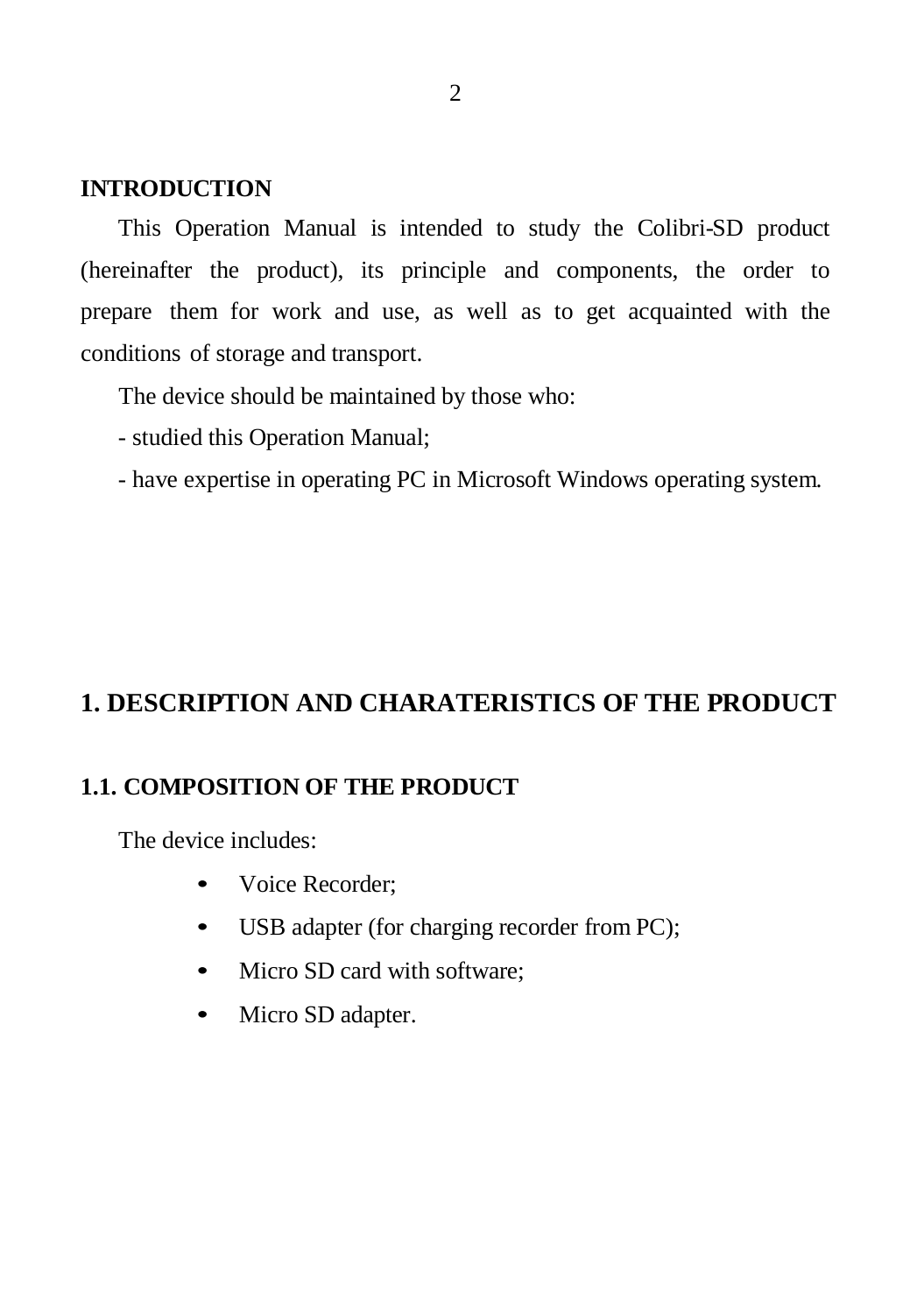#### **1.2 OVERLOOK**

Digital Voice Recorder provides high quality of voice recording in complicated acoustic environment, including noisy areas and streets. It features the thickness of only 2.7 mm, high microphones sensitivity, micro- SD card and battery life up to 20 hours in Record Mode.

Information recorded onto the Voice Recorder is protected by digital signature, which makes it possible to identify whether the recorded voice information has been modified.

This Voice Recorder provides Timer Recording. There have been implemented two types of timers, which are:

- Daily Timer to set daily record start time and record stop time
- Schedule Timer to set time and date of record start and stop time

These service functions can be activated using software after they are saved on micro-SD card. For that insert SD-card to the appropriate socket and make initialization of recorder (see detailed description in paragraph 3.4).

Control and indication of the Recorder's modes are carried out using two hole-buttons and three-color LED (between buttons on the edge of recorder) on the front side of the device.

Files can be played back in Windows Media of the operating system.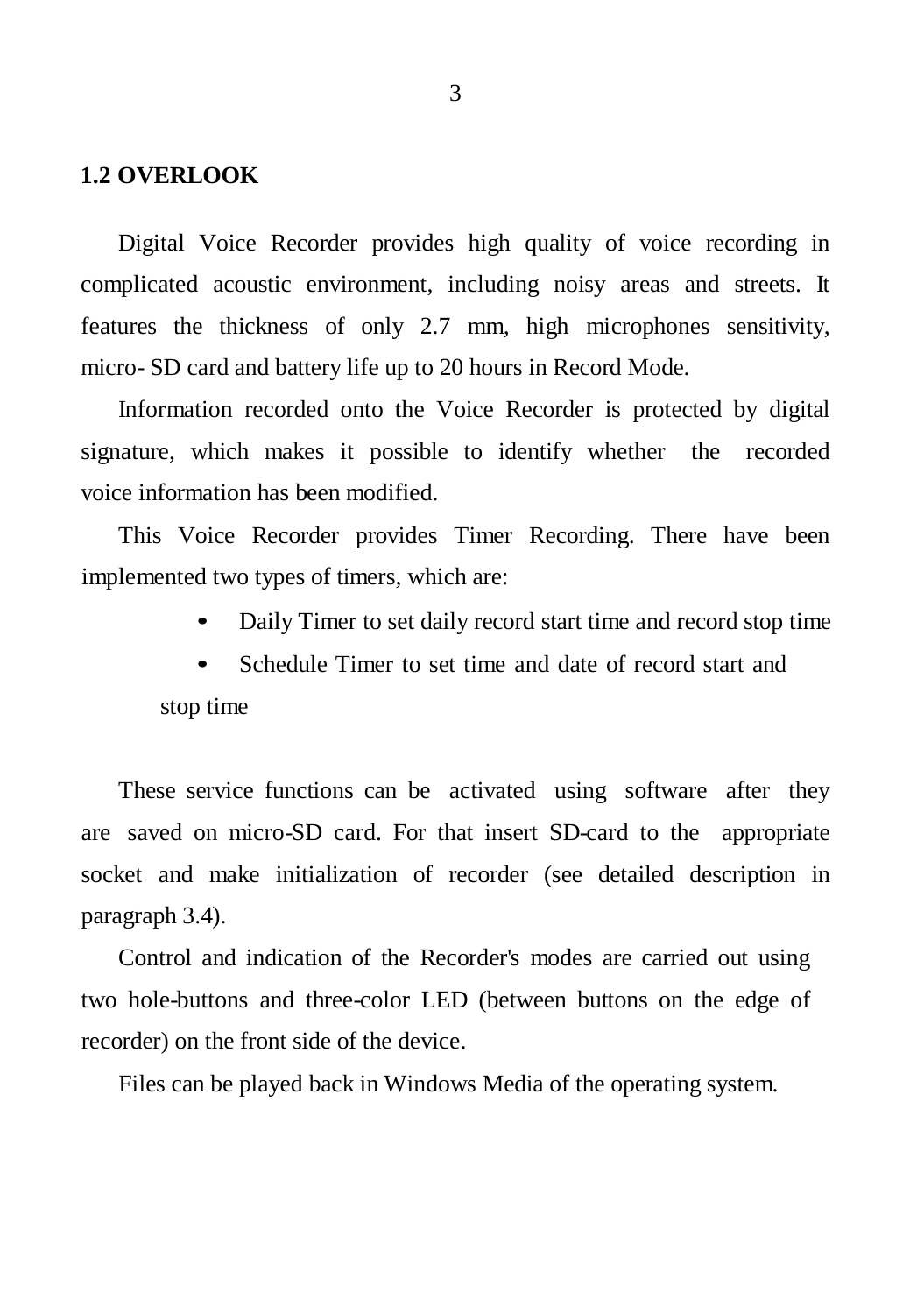# **1.3 TECHNICAL CHARACTERISTICS OF THE PRODUCT**

- Dimensions:  $86 \times 54 \times 2.7$  mm
- Weight: 17 grams.
- Battery life in record mode: at least 20 hours.
- Dynamic range: 80 dB.
- Frequency band: at least 16 kHz (depends on clock frequency).
- Power supply: built-in lithium-polymer rechargeable battery.
- Built-in battery capacity: 120-180 mA·h.
- Battery life in Power Saving Mode: more than 3000 hours.
- Charging: connecting the product to USB port of the PC using adapter.
- Charging time: 2 hours.
- The verification of the recorded file to identify any modifications made since.
- Option to automatically record by two timers:
	- Daily Timer to set daily record start time and record stop time

- Schedule Timer to set time and date of record start and stop time.

- Recording format: WAVE PCM Stereo 8 kHz, 16 kHz, 32 kHz, 44.1 kHz.
- 16-bit audio codec.
- Maximum total record time: depends on SD-card memory capacity.
- Reading time is determined by micro-SD card capacity.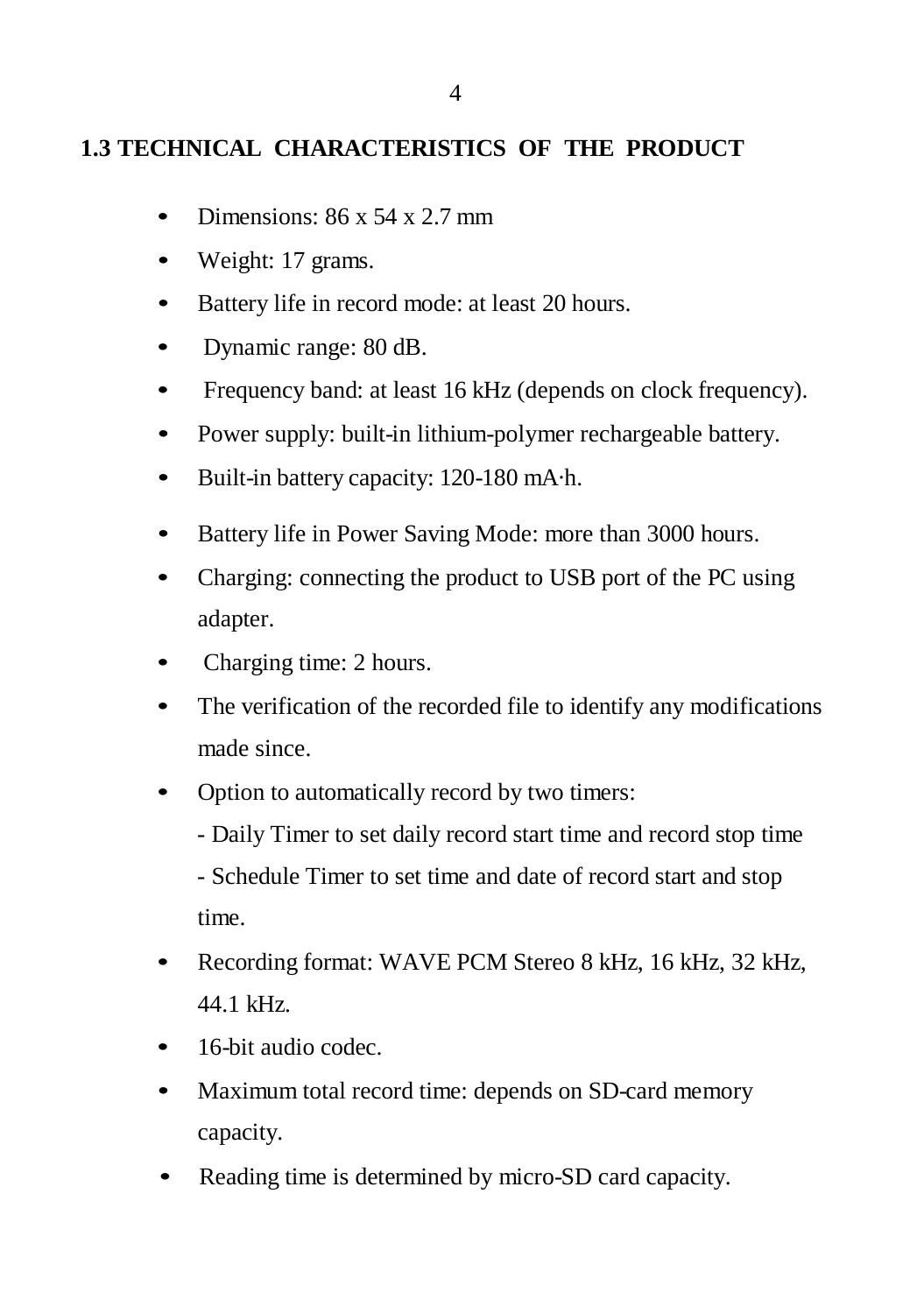| Discretization<br>frequency<br>(Sample rate) | <b>B</b> itrate | For 1 hour of<br>recording | 4GB memory<br>card | 128GB memory<br>card |
|----------------------------------------------|-----------------|----------------------------|--------------------|----------------------|
| 8 kHz                                        | $32$ kB/s       | 115 MB                     | 34h                | 1100h (45.8days)     |
| 16 kHz                                       | $64$ kB/s       | 230 MB                     | 17h                | 550h (22.9d)         |
| $32$ kHz                                     | $128$ kB/s      | 460 MB                     | 8ч                 | 280h (11.6d)         |
| 44.1 kHz                                     | $176$ kB/s      | 635 MB                     | 6h                 | 200h (8.3d)          |

Table 1. Dependence of recording time from sample rate.

# **1.4. OPERATING CONDITIONS**

The product should be used in the following modes:

- ambient temperature from -10  $\degree$  C to +40  $\degree$  C.
- humidity less than 85% at  $+ 25$  ° C.
- pressure of  $760 \pm 20$  mm Hg. Art.

Direct precipitation on the product should be avoided.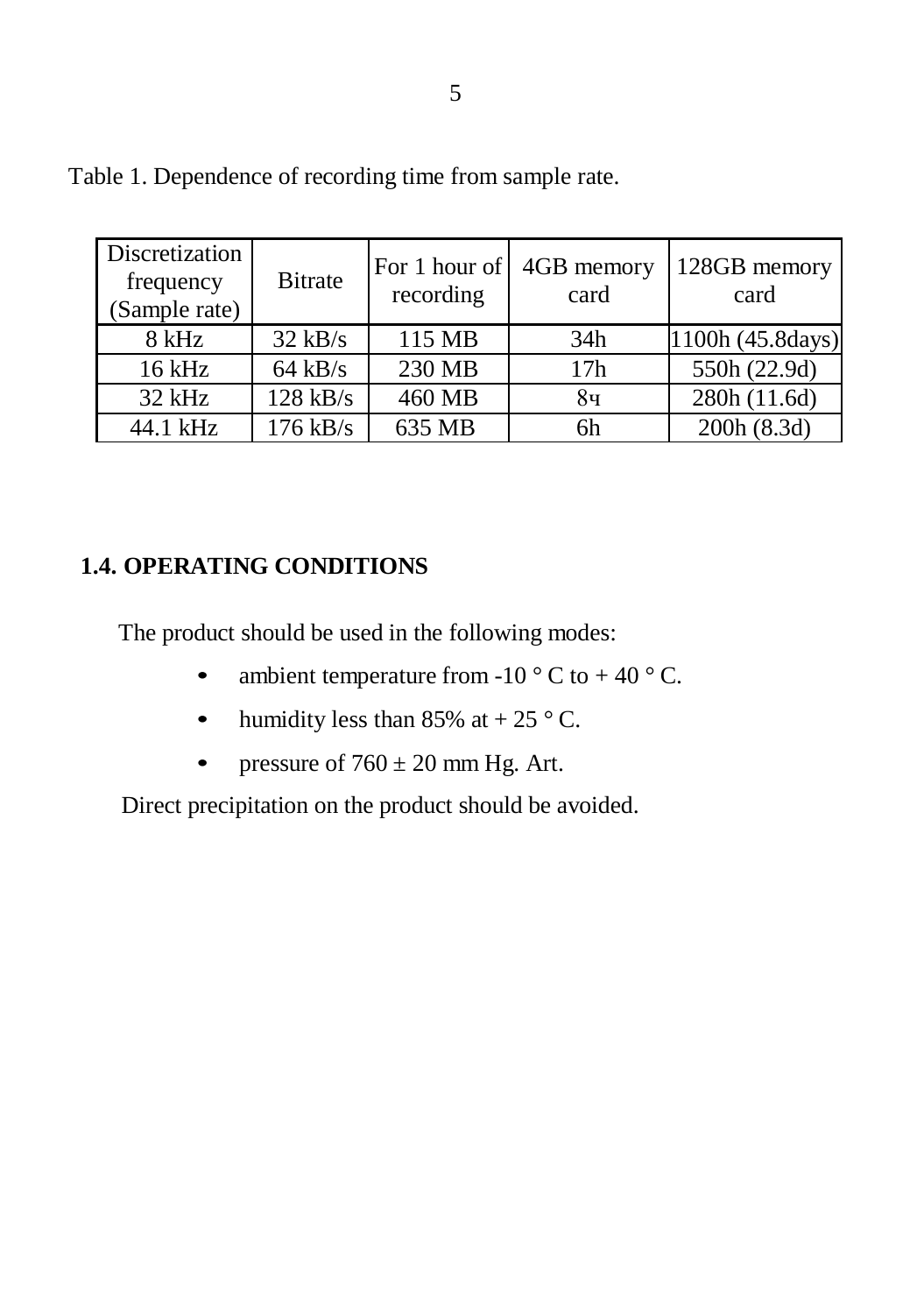#### **2. PRODUCT DESIGN**

#### **2.1 VOICE RECORDER DESIGN**

The product is manufactured in the form of USB-flash Drive or Access Card (Pass, RFID card) - thin rectangular plates, the width and height of which correspond of credit card form factor ID-1 ISO/IEC 7810. Plate thickness is only 2.7 mm. There are built-in microphones, a microcontroller, nonvolatile memory, a lithium-polymer rechargeable battery and slot for micro-SD card inside the product.

Control of the operation modes and status monitoring is carried out using the hole-buttons and three-color LED which located between buttons (Flash Drive) or on the edge of the device (Access Card) (see pictures below). For pressing hole-buttons it is recommended to use fine wooden or plastic stick.

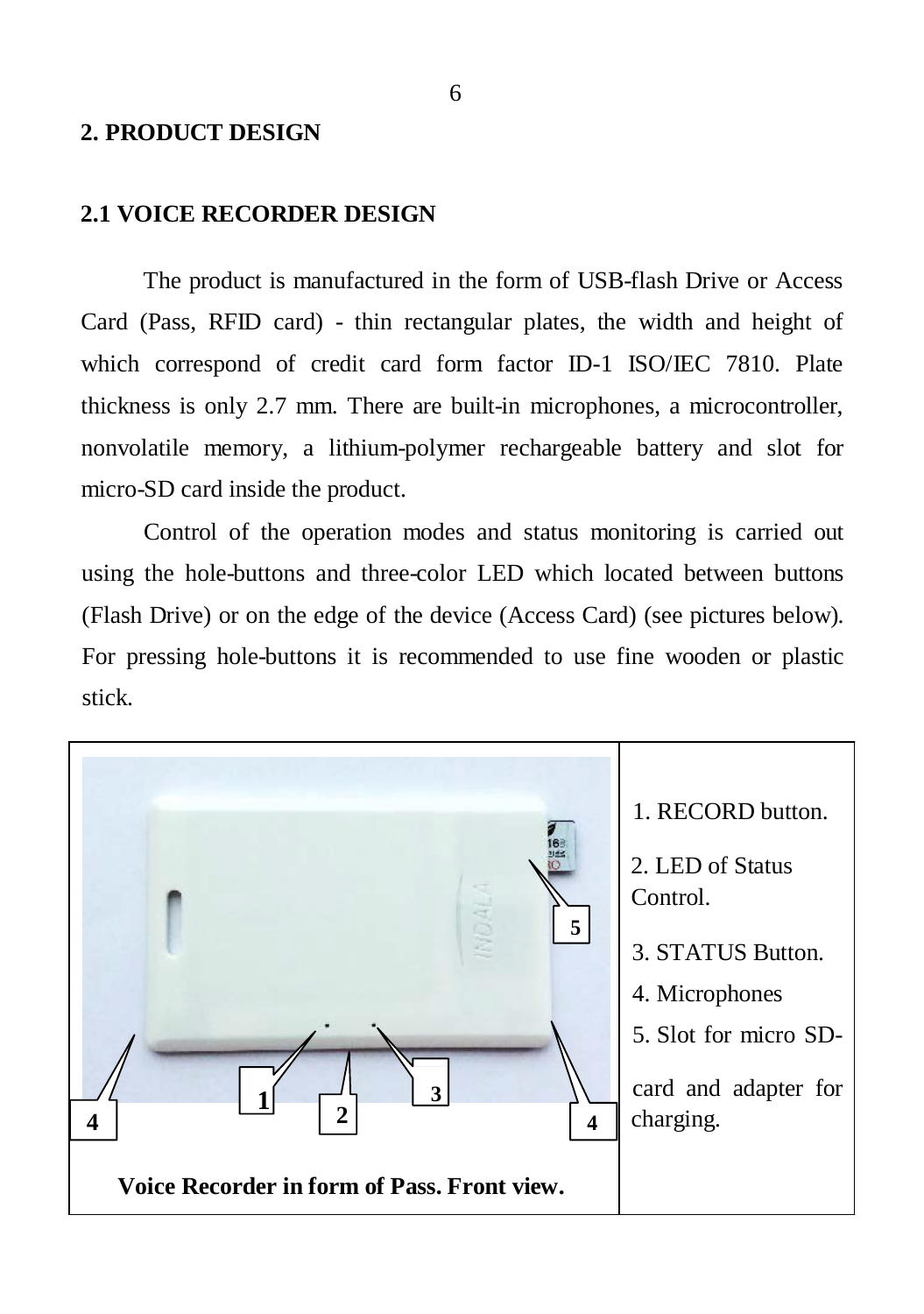

# **3. OPERATING THE PRODUCT**

**Please note! Due to shape of a thin rectangular plate the Recorder must be handled carefully! Do not place the device into the pants pocket; it could be damaged when sitting down. Do not bend or hit the Recorder! It is also recommended to store the device in a protective case.**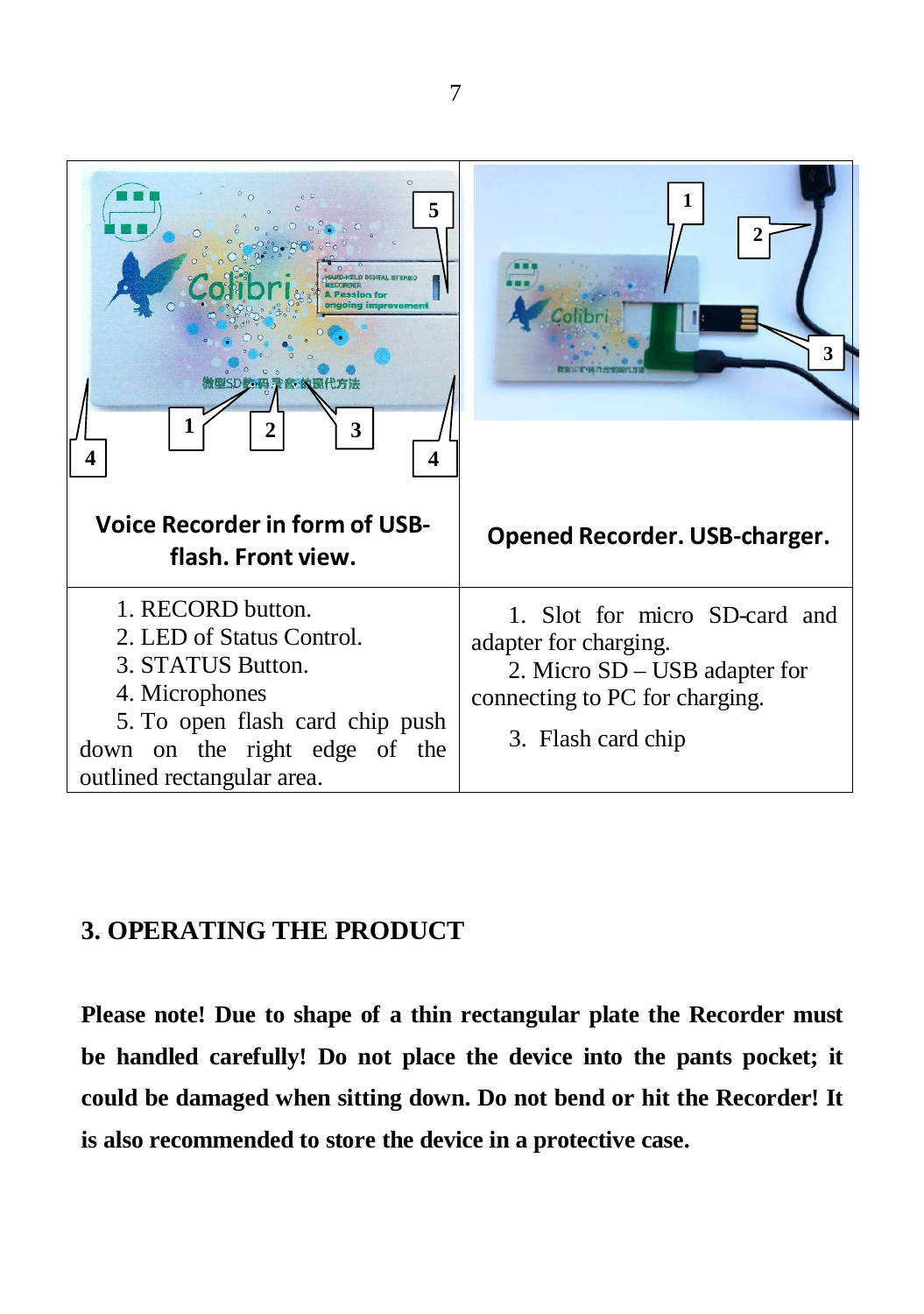#### **3.1. GETTING STARTED**

To start operating the product, go through the following steps:

- Take the product out of the package. Check the product for mechanical damage or any swelling of the rechargeable battery.
- Carefully read the instructions.
- Software is stored into the memory of the Recorder.
- Check battery charge level. If pressing the Status button, the LED doesn't flash – the battery level is low. Charge the battery (see. 3.3 Battery Charging).
- Write configuration to SD-card using supplied software and then to the recorder by inserting micro-SD card and pressing Record button. This will set correct current time and date.

#### **3.2. VOICE RECORDER MODES**

To view the Recorder's status, use Status button. If you press the Status button, Status Control LED lights up for a moment. LED color corresponds to mode the Recorder is in at the moment. By default, Recorder is in Standby Mode.

The list of modes and their corresponding LED colors are specified in the Table below: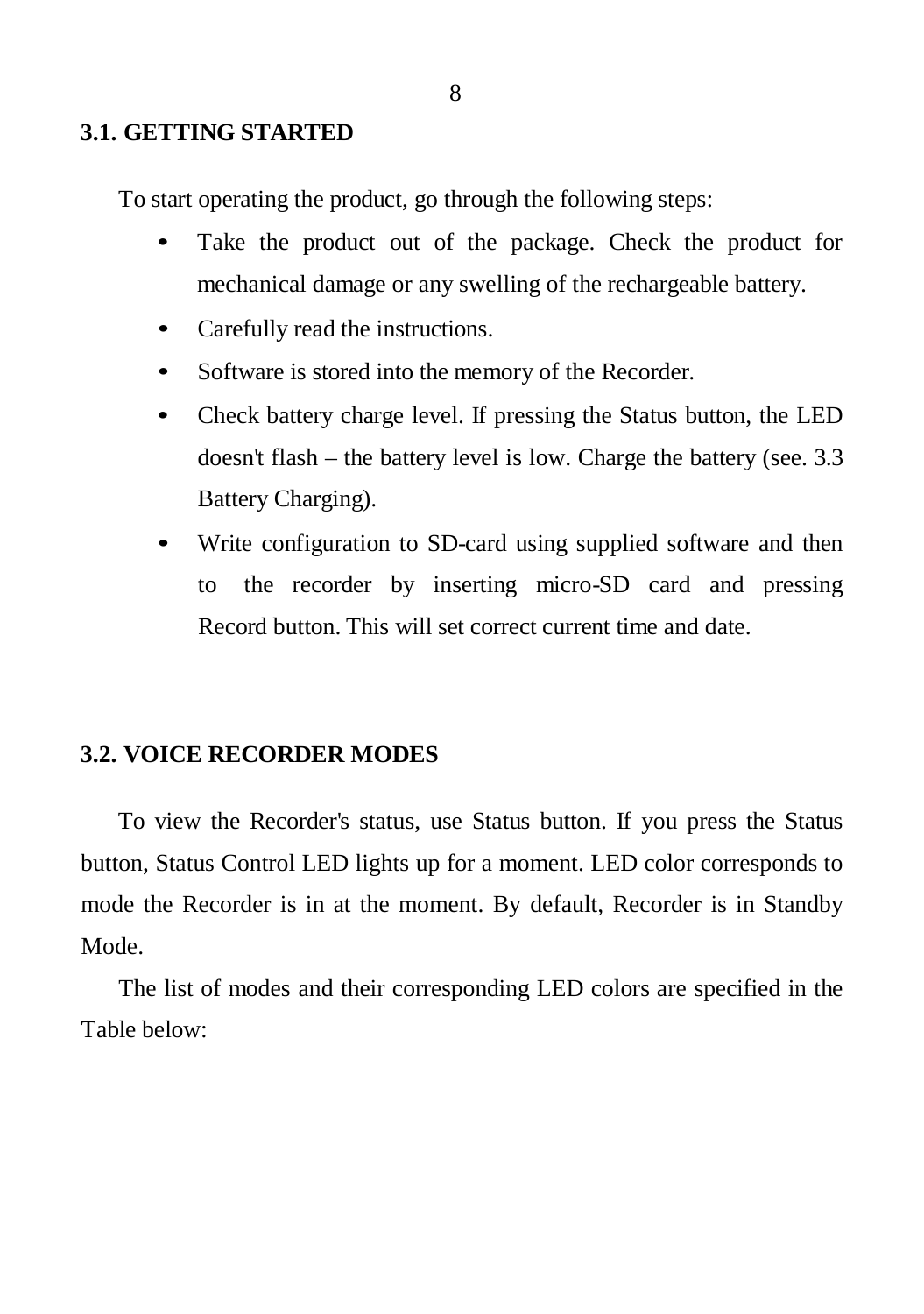| LED color       | Mode                                                                                          |  |  |
|-----------------|-----------------------------------------------------------------------------------------------|--|--|
| Switched<br>off | Battery is discharged                                                                         |  |  |
| Red             | Voice Recorder is in <b>Record Mode</b> . Information from the Mic is<br>recorded onto memory |  |  |
| Green           | <b>Standby Mode, micro-SD card connected. Recorder is ready</b><br>to operate.                |  |  |
| <b>Blue</b>     | Micro SD card is not inserted. Recording is impossible.                                       |  |  |

For manual activation of Record Mode, insert micro SD-card and press the Record button (left one). The LED flashes, its color changing in the following order:  $Red \rightarrow green \rightarrow off$ .

To stop recording, press the Record button. The LED flashes red twice, its color changing in the following order: red  $\rightarrow$  off  $\rightarrow$  red  $\rightarrow$  off.

To playback recorded information pull out micro-SD card and insert it to card reader (if recording is on, stop it). Then connect card reader with SD card to PC, open program file and listen to records.

#### **3.3 RECORDER'S BATTERY CHARGING**

To charge the built-in rechargeable battery pull out micro-SD card and insert in this slot Micro SD – USB adapter. Then connect Recorder with adapter to USB port of computer. After 15-30 seconds green LED lights up.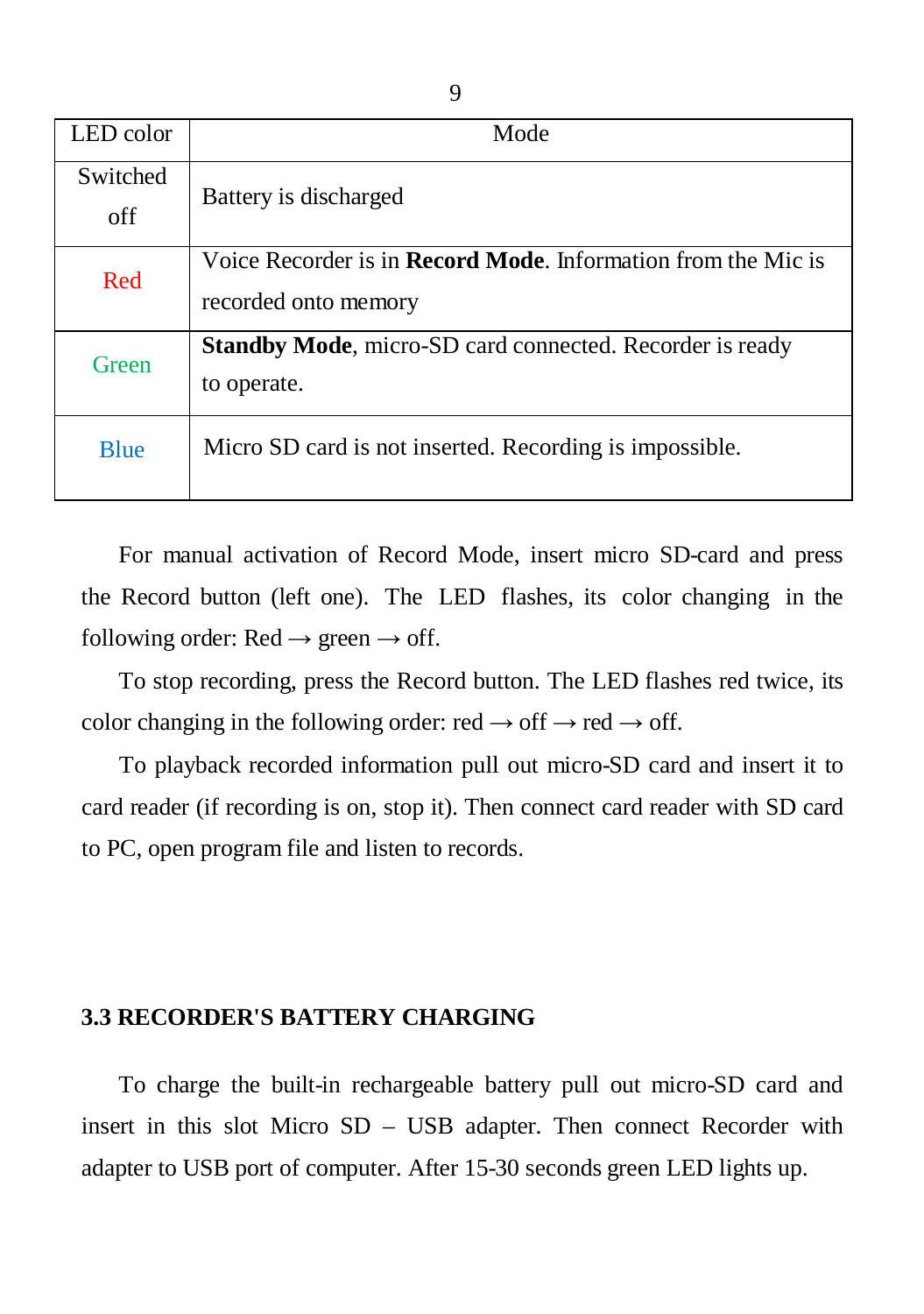Charging takes approximately 1-2 hours. After the LED turns off disconnect the adapter from the USB port of PC and from the Recorder.

**In case of complete discharge of the rechargeable battery, charge it and re-write configuration onto the Recorder.**

# **3.4 RECORDING CONFIGURATION**

To change configuration and to work with recorded files saved on micro-SD, connect micro-SD card to the PC with Windows operating system via card reader.

To do this, go through the following steps:

- Insert micro-SD card to PC using adapter
- Change configuration using program (see paragraph 3.6)
- Quickly pull out micro-SD card from PC, insert it to Recorder and press Record button (left one). LED flashes red then blue and then turns off. Configuration is written successfully.

### **3.5 SOFTWARE TO OPERATE THE RECORDER**

Specialized software is supplied with the device to change configuration, set current time and operate with the recorded files (playback, digital signature check, deletion).

To run this program, launch the Application **Kolibri\_5.exe.** The appearance of the main window is shown in Figure 6.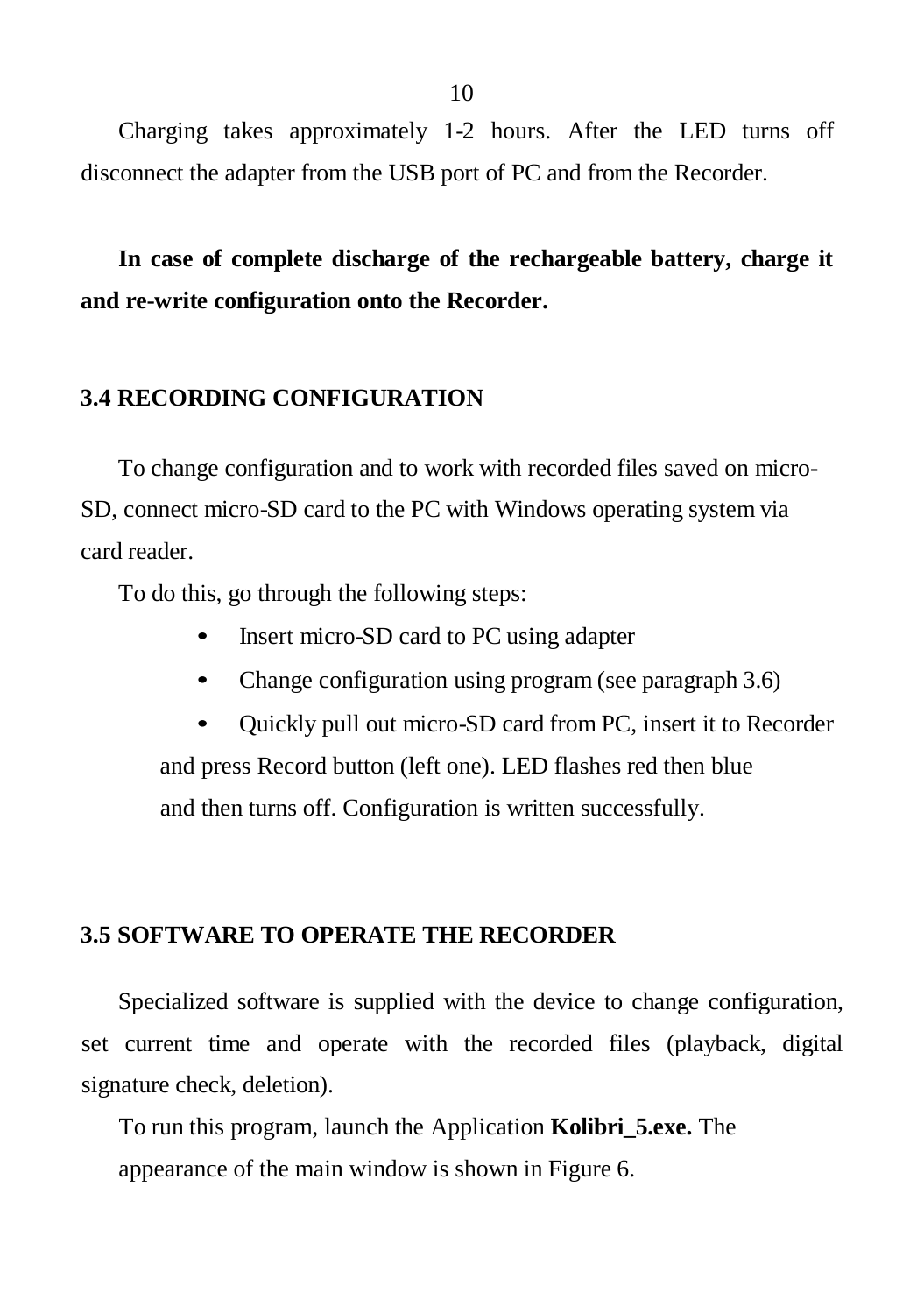



Figure notes:

- 1. Change Configuration
- 2. List of recorded files
- 3. Functional buttons to process recorded files
- 4. Current time

The program has a context menu that is displayed when you right-click on a bird picture. The user can select one of the built-in color themes (Figure 7).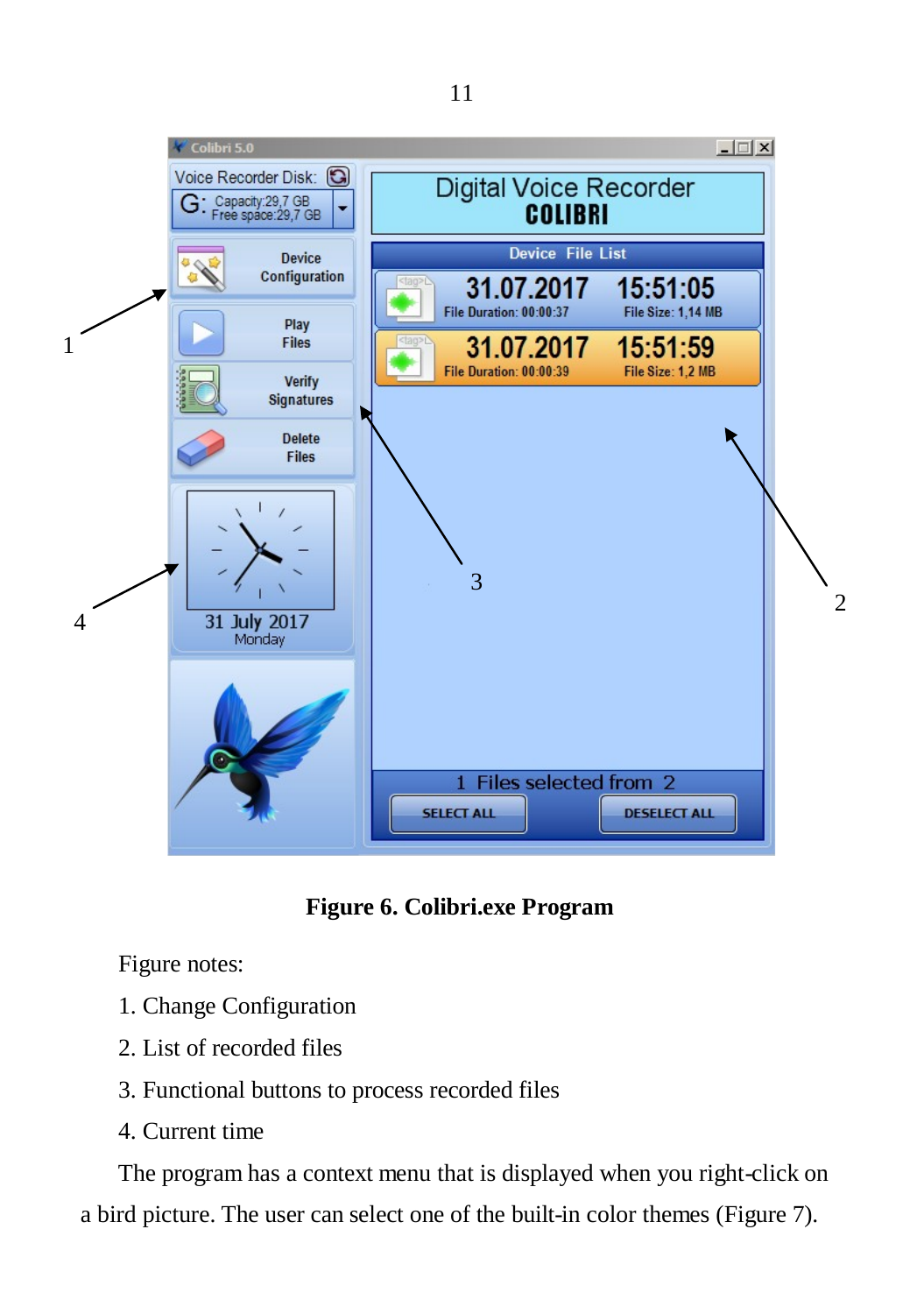

**Figure 7. Selecting Color Theme**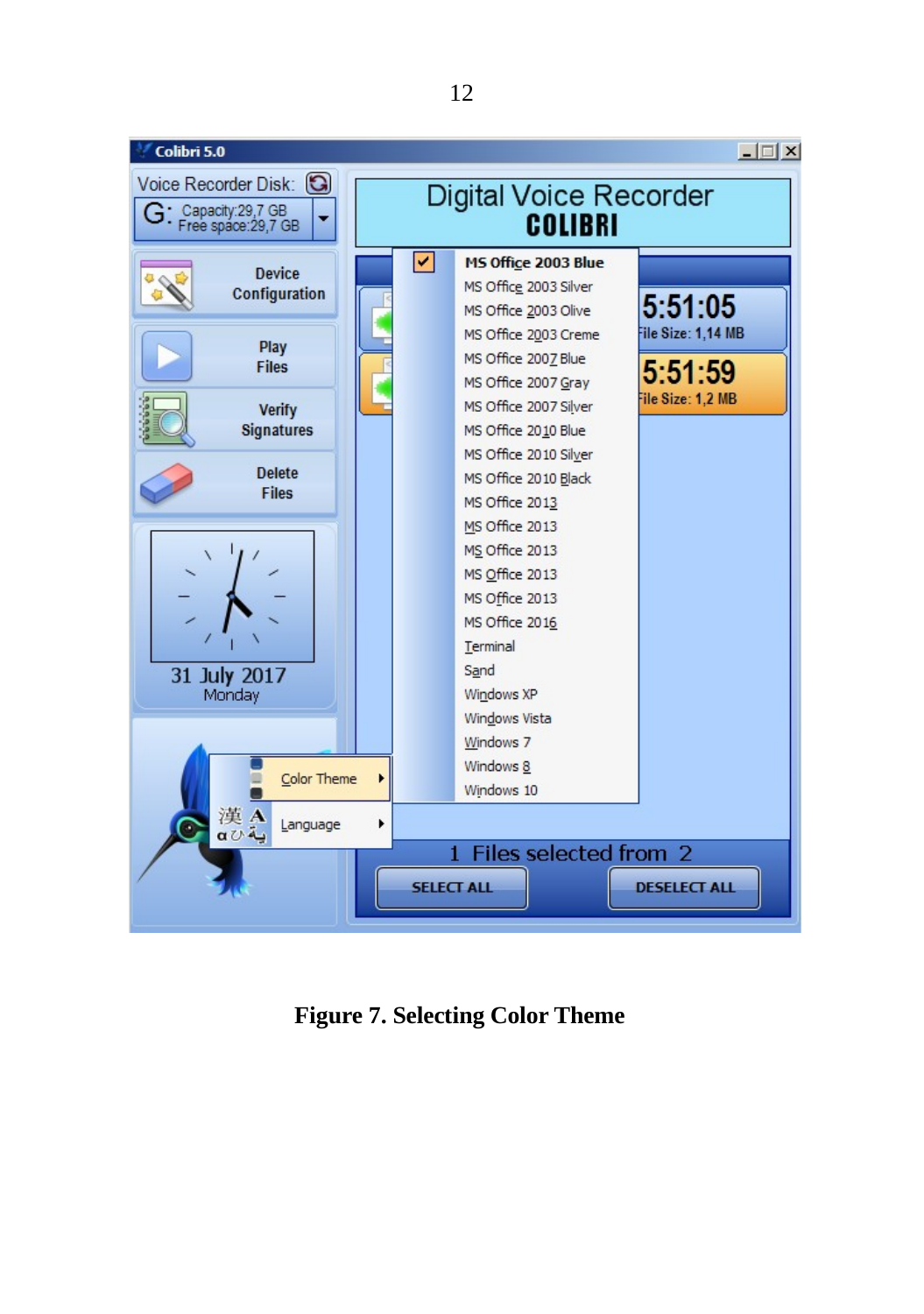If more than one card is connected to your computer, you can select the one to operate with. The device with lower volume letter will be active by default. Under ordinary circumstances, only one disk is connected, and we see only it in the list (Figure 8).



**Figure 8. Disk Selection**

# **3.6. CONFIGURATION**

## **3.6.1. Calendar Recording**

Calendar Recording is the mode of single automatic recording between two timestamps. Controls of Calendar Recording are shown in Figure 9:



**Figure 9. Schedule Recording**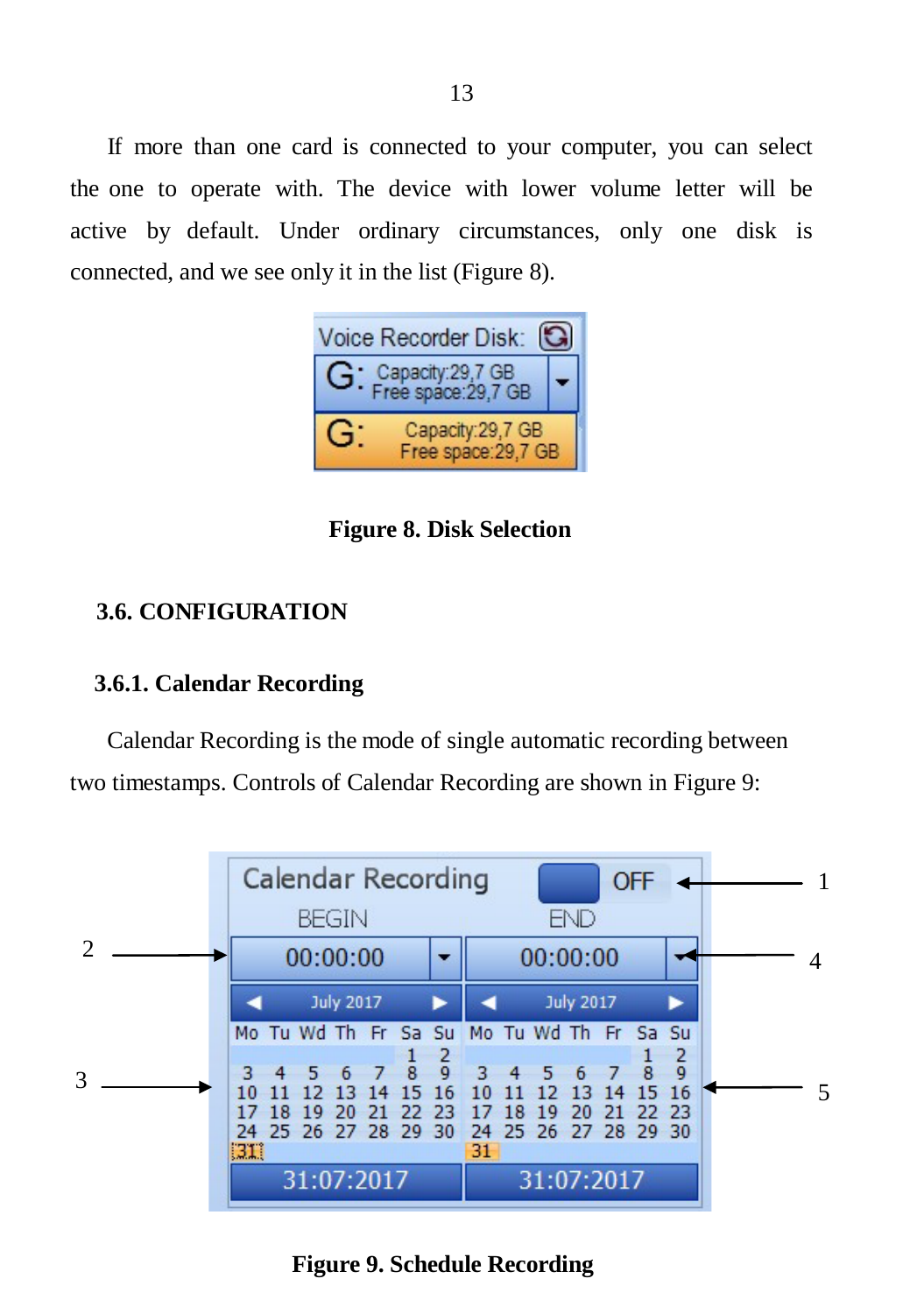Figure notes:

- 1. ON/OFF Slider.
- 2. Record start time.
- 3. Record start date.
- 4. Record stop time.
- 5. Record stop date.

By default Calendar recording is off. Shift the Switch 1 to enable the mode. Shift the slider by moving the mouse or left-clicking alongside of the slider. The Switch has two positions of the Slider, as specified in the Table:



Time is set in a special editor window (Figure 10). There are three sliders in the window to set hours, minutes and seconds.





The Slider is shifted by moving the mouse or left-clicking alongside of the slider, and by the arrow keys. Entered time is also displayed on the indicator in the lower left corner.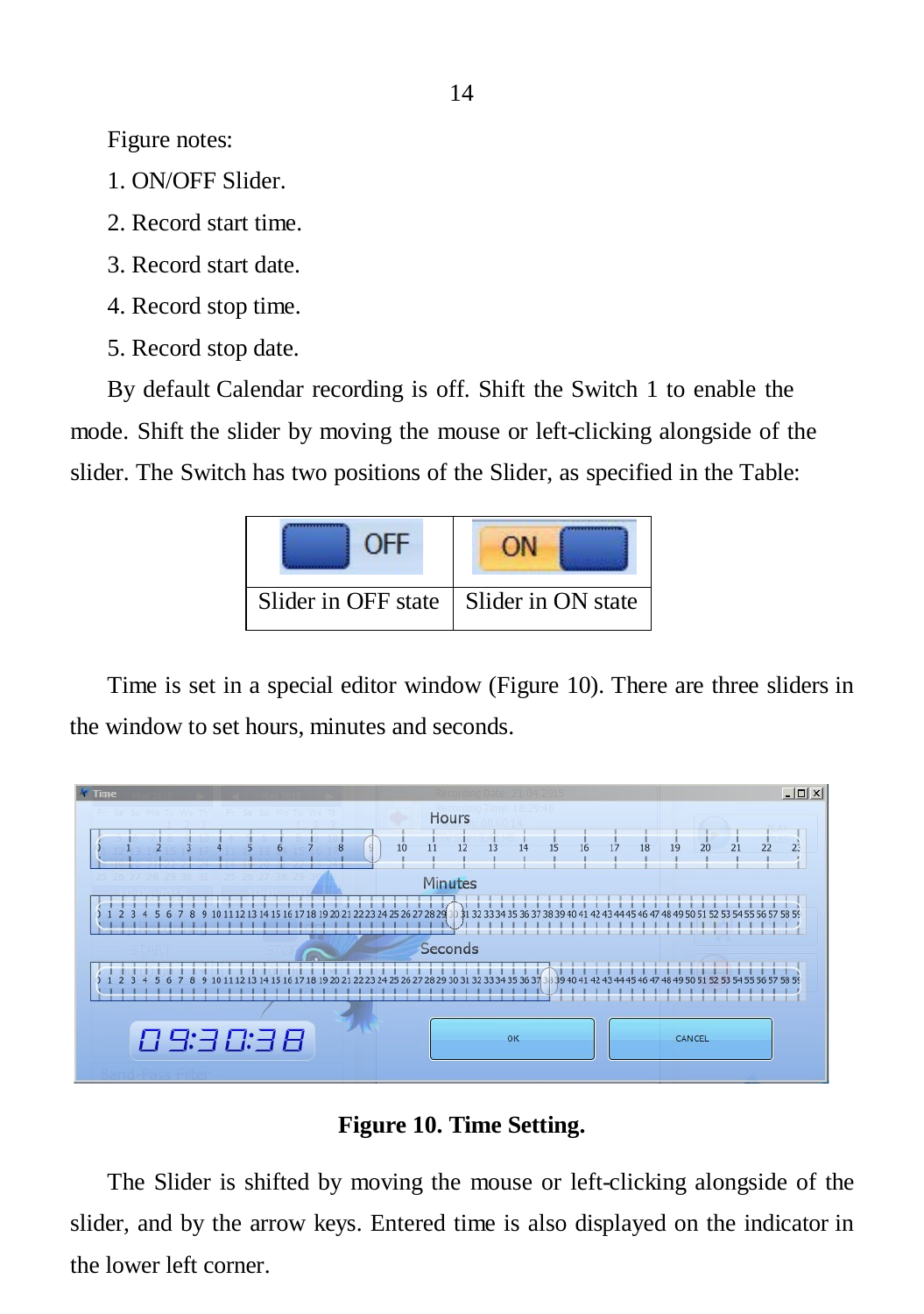Date is set in the calendar. The buttons in the calendar's title intended for quick scrolling month/year forward or backward. Calendar has three display modes that are switched by double-clicking on its title. They are shown in the Table below:



# **3.6.2. Everyday Recording**

Daily Recording is the mode of continuous automatic recording between two timestamps. Controls of schedule recording are specified in Figure 11:



**Figure 11. Daily Recording.**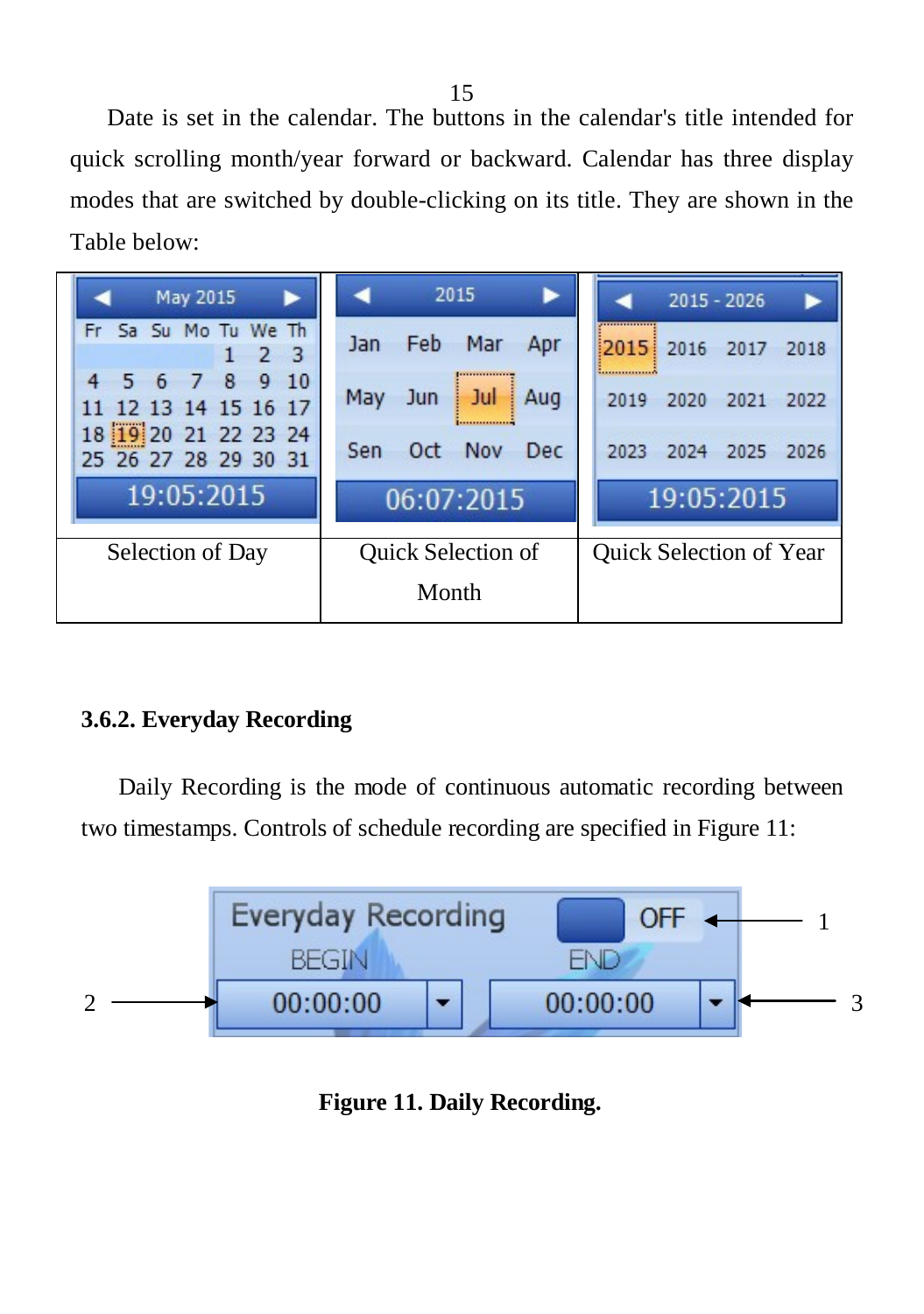Figure notes:

- 1. ON/OFF Slider.
- 2. Record start time.
- 3. Record stop time.

If record stop time is less than the start time, the recording stops on the following day. **Time interval less than 10 seconds of recording is not applied.**

# **3.7. WORKING WITH RECORDED FILES**

Controls to operate with the files recorded onto the SD card's memory are specified in Figure 12:



**Figure 12. Files Manager.**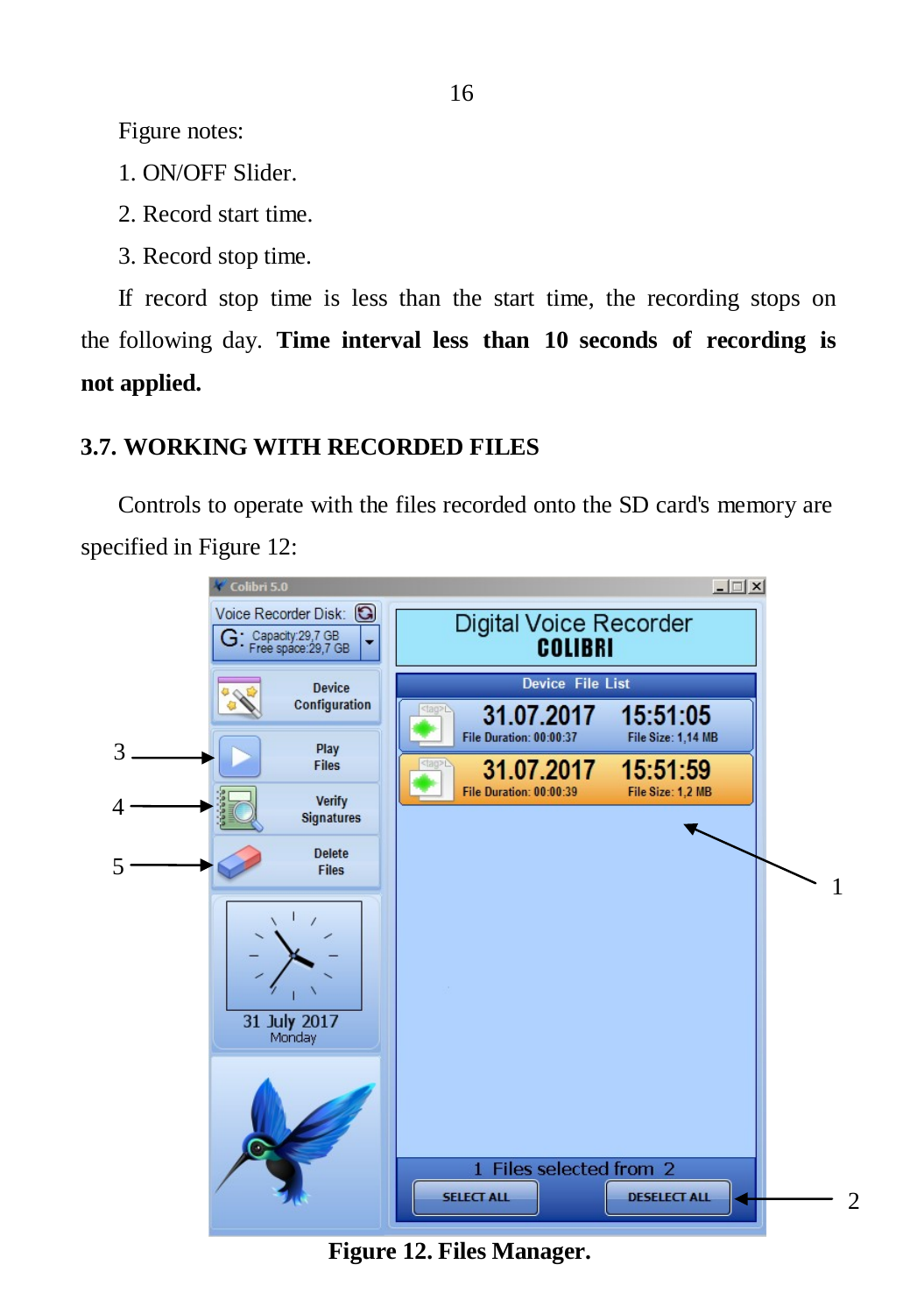Figure 20 notes:

- 1. List of files.
- 2. Shortcut keys.
- 3. Start playback.
- 4. Digital signature verifying.
- 5. Erase files.

All audio files of the Voice Recorder are combined into a single list. For each file, the parameters of time, date, duration and size are specified.

| 31.07.2017              | 15:51:05           |  |
|-------------------------|--------------------|--|
| File Duration: 00:00:37 | File Size: 1.14 MB |  |

To select or deselect file, left-click its description. The file changes its color depending on the choice. Two shortcut keys allow it to select all the files and cancel selection.

# **3.7.1. File Playback**

File playback is enabled by the button "PLAY files" (Figure 12). The selected files are played back sequentially one after the other.

# **3.7.2. Digital Signature Verifying**

Digital Signature Verifying Mode is enabled by pressing functional button VERIFY SIGNATURES (Figure 12). Digital signatures of all the selected files are verified. Verification results are displayed in the following message (Figure 13):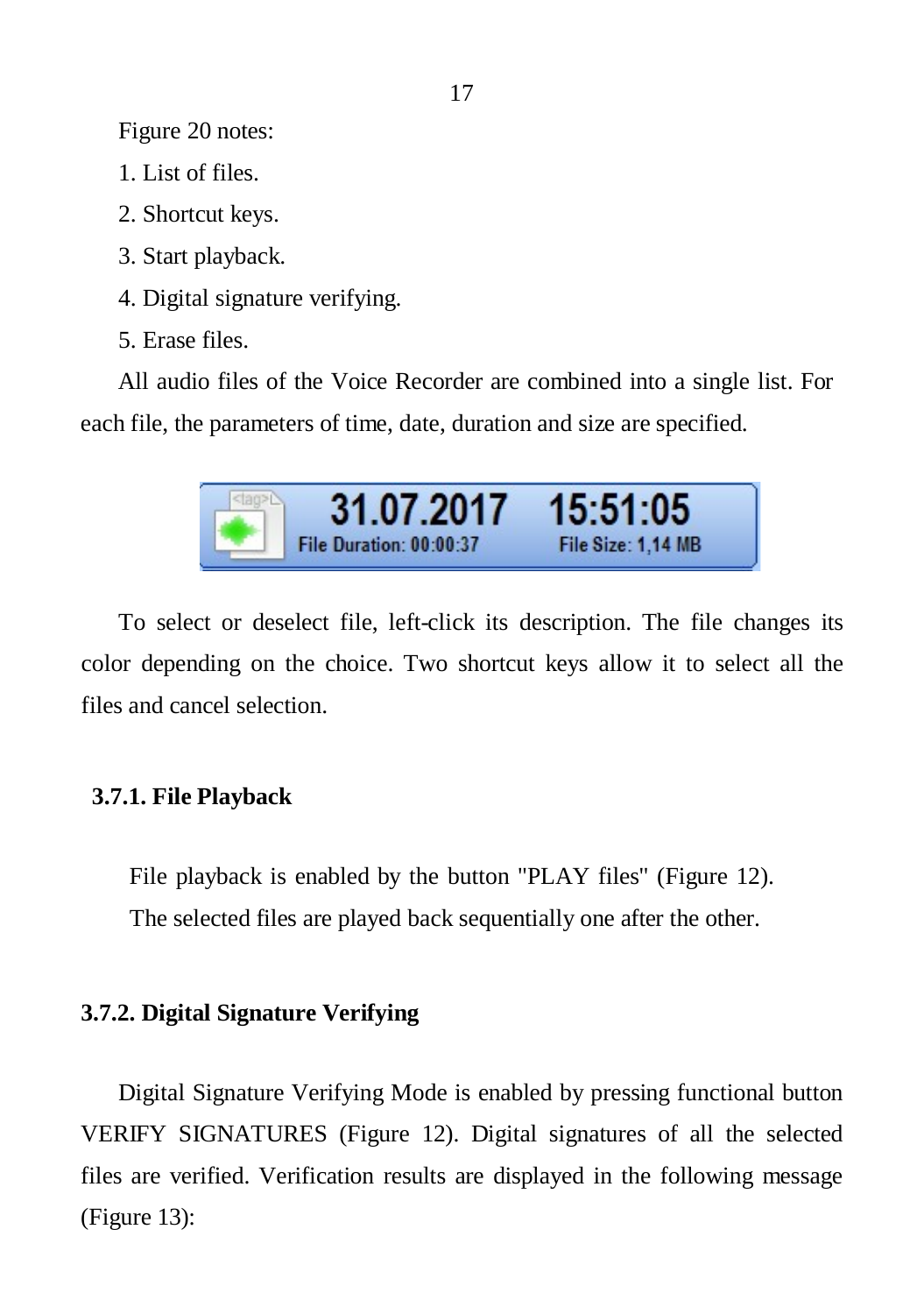

**Figure 13. Signature Verification Results**

# **3.7.3. Erasing Files**

File Erasing Mode is enabled by pressing functional button DELETE FILES (Figure 12). The program asks to confirm deletion and simultaneously specifies the files to be deleted:



**Figure 14. Selecting File Deletion Option**

18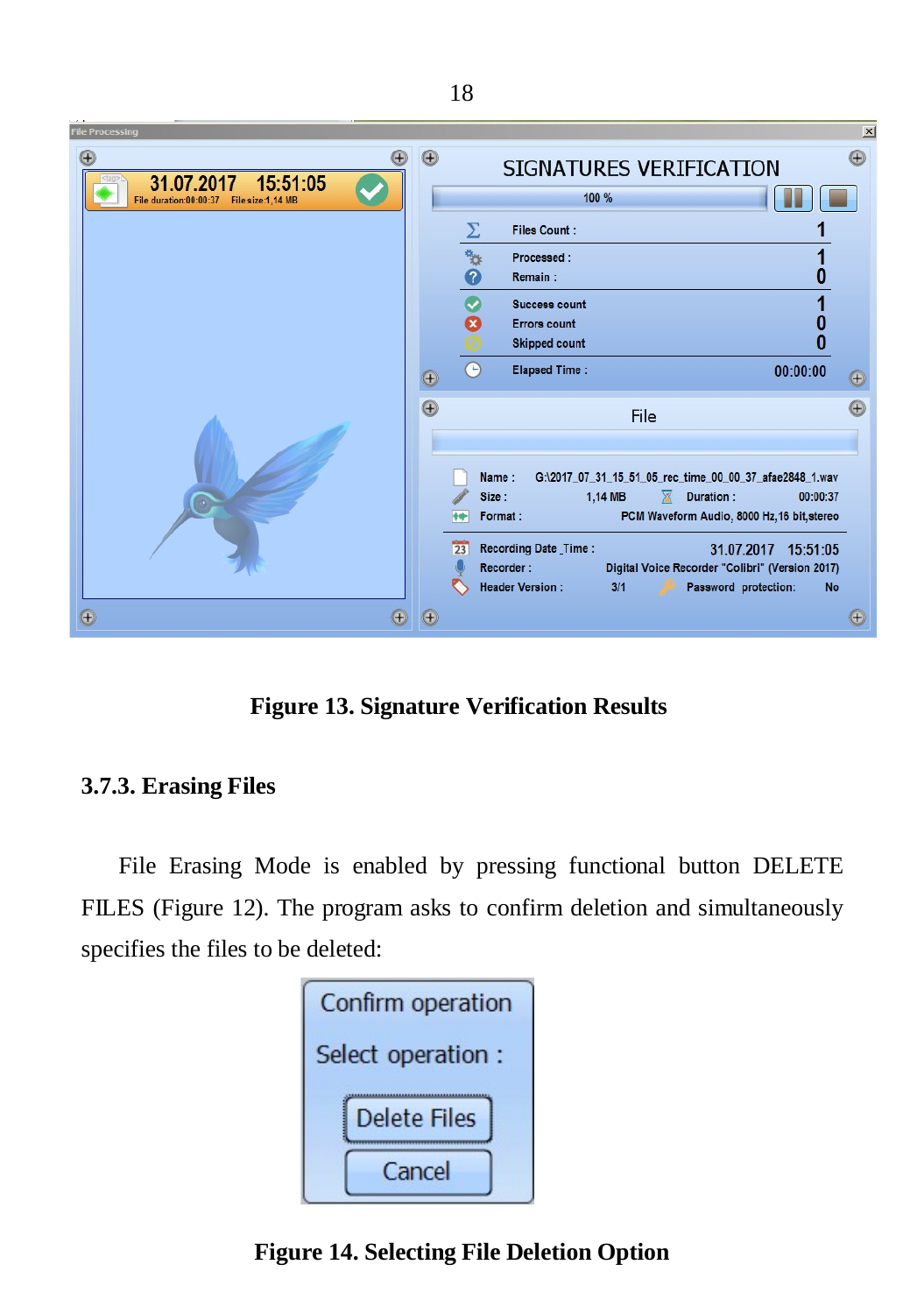Erasing original files saves card space, but does not guarantee that the file has not been modified, since it removes the signed original. You can delete them both.

## **3.7.4. Opening files in external program**

To extend the functionality of the program, there is a partially supported context menu of the operating system called by right-clicking an individual file.

At the same time, regardless of the previous selections, only one file from the list is selected (under the mouse pointer), and a menu opens (Figure 15). The menu includes all the operations with this file type, registered in the programs of your PC. Also, it may be helpful to use "Open With", allowing it to select program associated with the WAV files (Figure 16).

| File Size: 0,46 MB |  | Ш                                |  |
|--------------------|--|----------------------------------|--|
|                    |  | Play                             |  |
|                    |  | Add to Windows Media Player list |  |
|                    |  | Open with                        |  |
|                    |  | Add to archive                   |  |
|                    |  | Add to                           |  |
|                    |  | Compress and email               |  |
|                    |  | Compress to                      |  |
|                    |  | Restore previous versions        |  |

**Figure 15. Context File Menu**.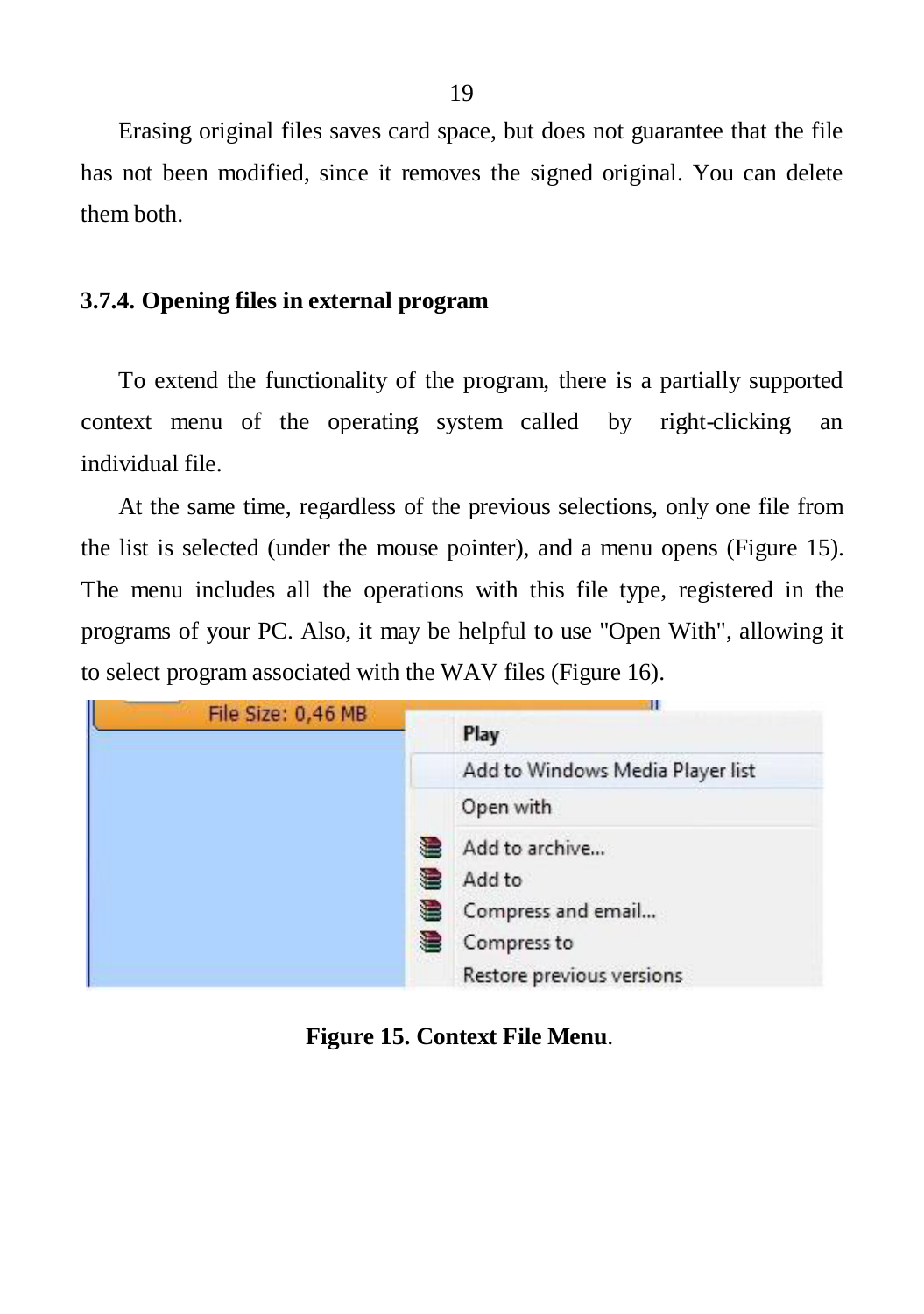

### **Figure 16. Selecting Program to Open File.**

Using this Menu you can easily save any external program, in order for it to be used to open this file type. That can be media players Windows Media, Winamp, VLC, Foobar, Aimp and audio editors Adobe Audition, Sony Sound Forge, GoldWave.

## **4. TECHNICAL MAINTENANCE OF THE PRODUCT**

#### **4.1 GENERAL RECOMMENDATIONS**

Technical Maintenance of the device should be carried out at least once every two months and should include rechargeable battery charging and product functional check in accordance with this Operation Manual.

#### **4.2 SAFETY MEASURES**

All the operations with the product should be performed by the staff who have at least secondary education, have the right to work with electrical installations up to 1000 V and who have studied this Operation Manual.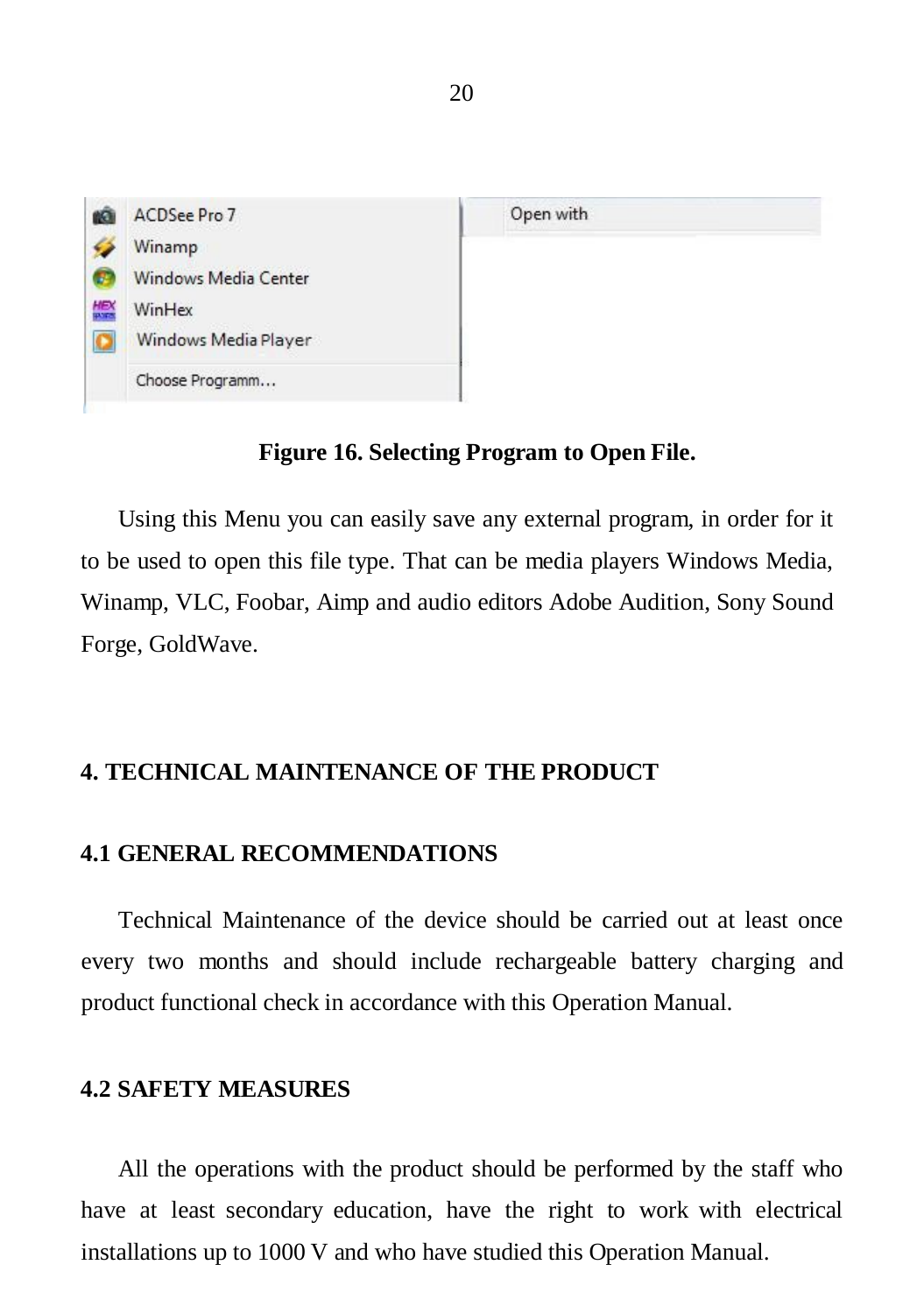#### **5. STORAGE**

The product should be stored packed in heated and ventilated areas at temperature from  $5^{\circ}$  C to  $40^{\circ}$  C and relative humidity up to 80% at a temperature of 25° C, at no vapors of chemically active components in these premises.

#### **6. TRANSPORTATION**

The product can be transported by private means of transport of any type in transport package and in low-duty conditions. When transporting the product, the measures should be taken to avoid displacement of package with the product in the vehicle body.

Transportation of the packaged product may take place at ambient temperature of minus 10°C to 60°C.

After transporting, the product must be kept at operating temperature conditions for 6 hours.

#### **7. ENVIRONMENTAL REQUIREMENTS**

Disassembly, recycling and destruction of the product can be carried out by any method. This however must not be applied to lithium rechargeable battery. Lithium battery is subject to disposal by the licensed organizations.

#### **8. WARRANTY**

The manufacturer guarantees that the product complies with the technical requirements provided the customer observes operating conditions, as well as transport and storage conditions, set in the specifications.